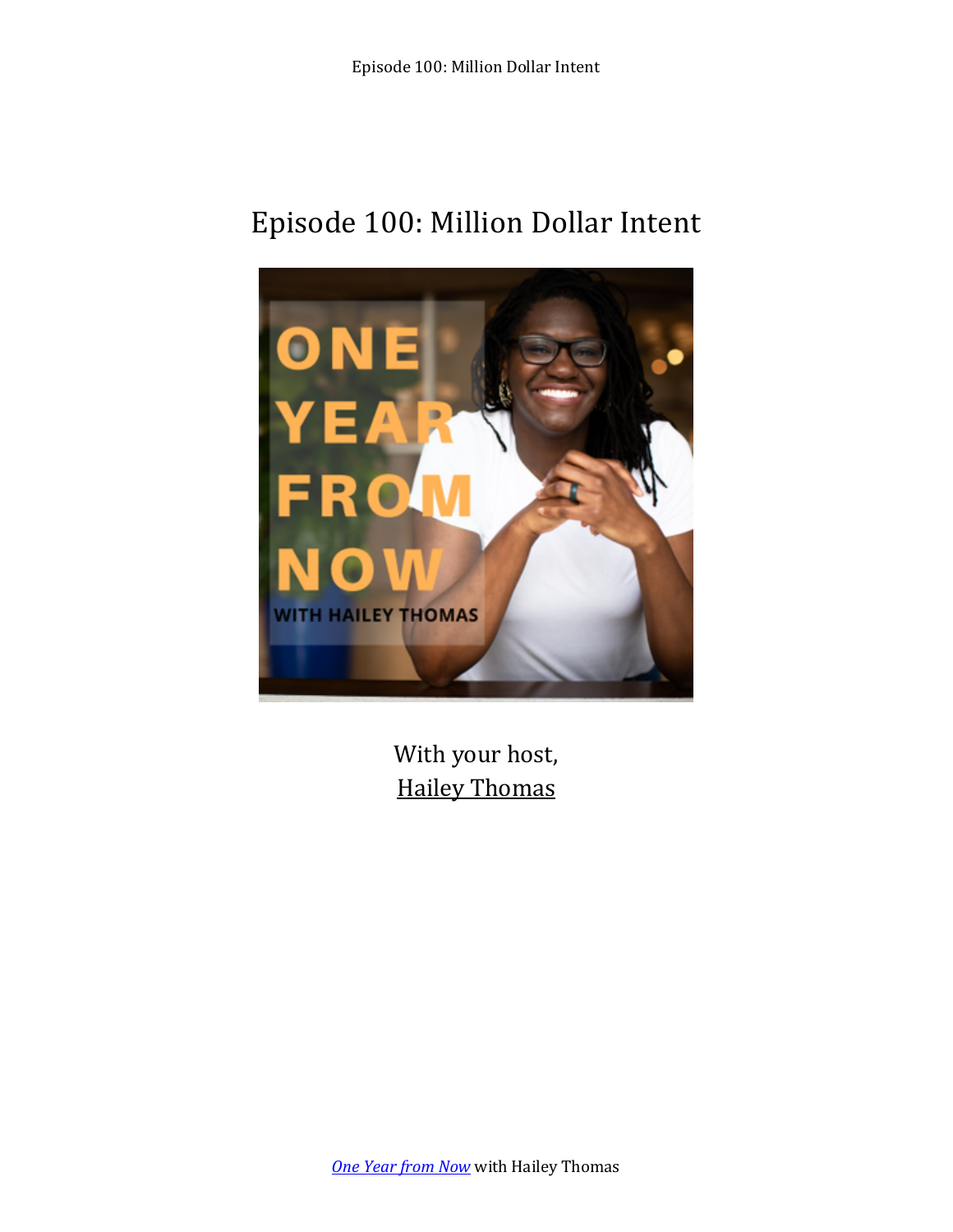There's no right way for growing an online business and honestly, me and my guests are more than fine with that. I'm Hailey Thomas, and this is the podcast that lets you be a fly on the wall for candid conversations and mini-lessons with a variety of online entrepreneurs who are growing their businesses based on their own visions. We are on a mission to normalize and laugh about the behind-the-scenes truth of achieving a new level of success in your business. This is One Year from Now.

Hey, and welcome to episode 100 of the podcast. I wish I had one of those air horns, so I could go like, \*air horn noise\*. Maybe my producers can put one in for me right here, but yeah, we're on episode 100. That is wild to me. And probably about two weeks ago was the third year— or, almost three-year anniversary of the podcast being live. So, for those of you who have listened to all the episodes and have followed along in the many iterations that this show has taken, thank you. I'm glad you're here, and I'm glad to jump into episode 100. I especially orchestrated things so that on this 100th episode, I'd be talking about one of my favorite things, which is money— how to create money and specifically, how to think about having intentions for creating lots of money with a business asset. Now, we are specifically, in this episode, talking about a million dollars in revenue. Why? Because it's one of those numbers that some people have a lot of emotion around and some people have a little bit emotion around. It's just a number, it's kind of like 100k, but many of my clients have one eye on a million, or they have this thought that they could potentially be million-dollar earners, but it's still a little like, hush hush and a little bit like, "I haven't said the thing out loud yet. I haven't said that that's a desire of mine yet." And so, with this episode, I want to crack open that door, kick it down, busted open, and talk about having the intention of creating a business asset that can do a million dollars in revenue. Primarily, in this episode, I want to talk about all of the thoughts that we have that go along with what we think it takes to create a million dollars in revenue.

I want to tell you a little story. I first consciously had the idea that I want to earn a lot of money with a friend, probably in 2017. We were having lunch, we finished lunch, and she was telling me about the writing program she was finishing and I was telling her all about how I'd just started this business. And I was so excited because my earning potential is unmatched and my time flexibility was amazing. And it was going to take a while, but what I said to her at the time was, "I want to be Jurassic Park rich." And that felt really vulnerable. And I felt a little bit embarrassed and naive to say that. I use the words "Jurassic Park rich," because I think what I told her was "John Hammond rich." If you have read or watched Jurassic Park, John Hammond is the character in that story that financed the building of Jurassic Park and the research to bring dinosaurs back. And I think there's no number attached to that for me at the time, or I really think in the Jurassic Park story in general, but what I was conveying to my friend was what I wanted, which is that I want to be someone who has highly profitable projects, who makes a lot of money, and who works on high impact projects. This is what I coach my clients on. This is what I do now, and will continue to move towards it. And so, the idea of being a million-dollar earner, or building a business asset that has a million in revenue, falls right in line with this conversation I first said out loud in 2017.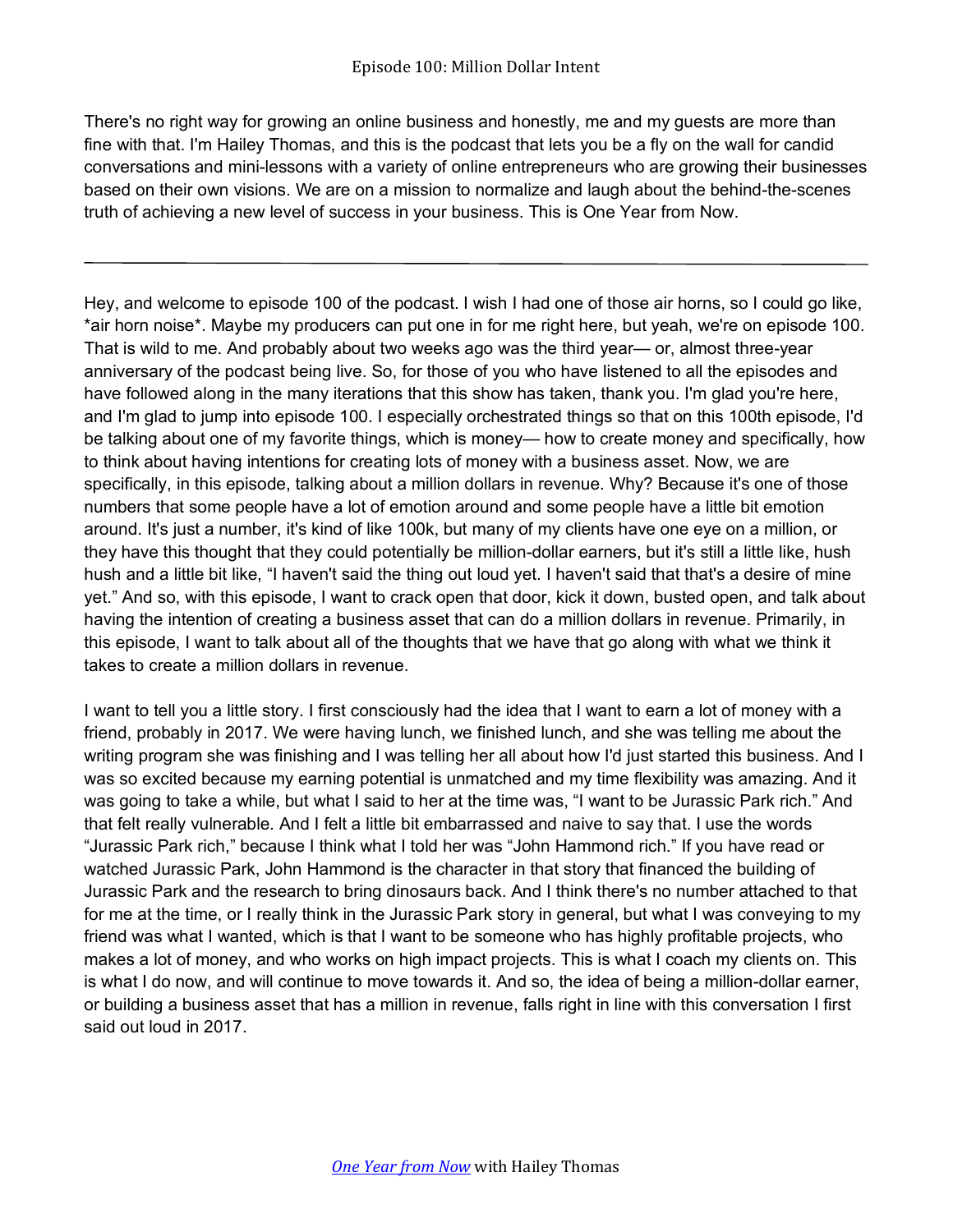Fast forward to 2019, I had the first conversation with my coach. And when she brought up that, "Oh yeah, you'll probably be doing a million dollars in this coaching business in the next three years or so," it was wild to me because I wasn't pursuing that at the time. And I will tell you why, because I had some of the thoughts that we were going to talk about in this episode. But when she said it again, I felt a little bit like, I gasped, and I was like, "Oh my gosh, she sees it too. She sees my desire." And the add-on of hearing it from my coach was that she understands and can totally also picture me becoming this person and having these skills and actually creating multimillion-dollar asset. And so, as I've gone along from that moment, there was the desire for it, then the, "Oh, you've built something that can potentially scale." Now, I'm in the portion that is learning the skill sets and then doing the thing. But it all starts with this intention, this explicit intention to say this thing out loud.

Now, about two weeks ago, I guess, from when this episode airs, I did a live session. Which, by the way, if you ever want to come to any of our live sessions, I occasionally hold pop up trainings, you need to be on my email list. You can go to BrainspaceOptimized.com, and there will be a pop up or a way for you to sign up to the email list, and that is where I send all my invitations for live coaching calls. These are live trainings that are just free and open to the public. I sent one of those out about two weeks ago, and we had this conversation about being able to say out loud, or being able to own our desire to create a million-dollar asset, or to be a millionaire.

For those of you who like specifics, having a business that does one million dollars in revenue and having a net worth of one million dollars are not the same. However, when you are still in the phase of, "I haven't said this out loud and I'm pretty sure I want it, but I've got all these thoughts between me and the idea of being in command of so much money," the definition doesn't actually matter on. It matters when you go to start enacting it and pursuing it, which is why I'm using million-dollar earner, a millionaire, and having an asset that does a million dollars interchangeably in this episode. Because the first step, like I said, and the point of this episode, is just being comfortable with the intent, being comfortable explicitly stating this as a desire or moving in this direction as a desire. That's for those of you who love detail and specificity and clarity. This episode is purposely fairly ambiguous, because these thoughts that I'm going to talk us through today all come up for all three of those instances or scenarios in different ways.

So, during this live session, I asked the question, "What do you think has to change for you to become a millionaire?" And/Or, "What do you think you'll have to do to create a million-dollar business?" And most of the answers that came up were really interesting. I kind of categorize them and put them in these five buckets that we're going to talk about, but the overarching thing was that mostly we thought we're going to have to become a different person and a worse person to create a million dollars. That was incredibly fascinating.

So, the funny thing about money, and people that have money, and people that want to have money is that sometimes, we talk out of both sides of our mouths. We want money and simultaneously, we'll talk shit about people who have money. We will harbor ideas and thoughts about them, about their morality, about their altruism, about their intentions. And unless we're very clear and open about those, what ends up happening is that you're thinking people who have money, whether they're a millionaire or have a million-dollar business, whatever or more— If you're not like examining those thoughts, you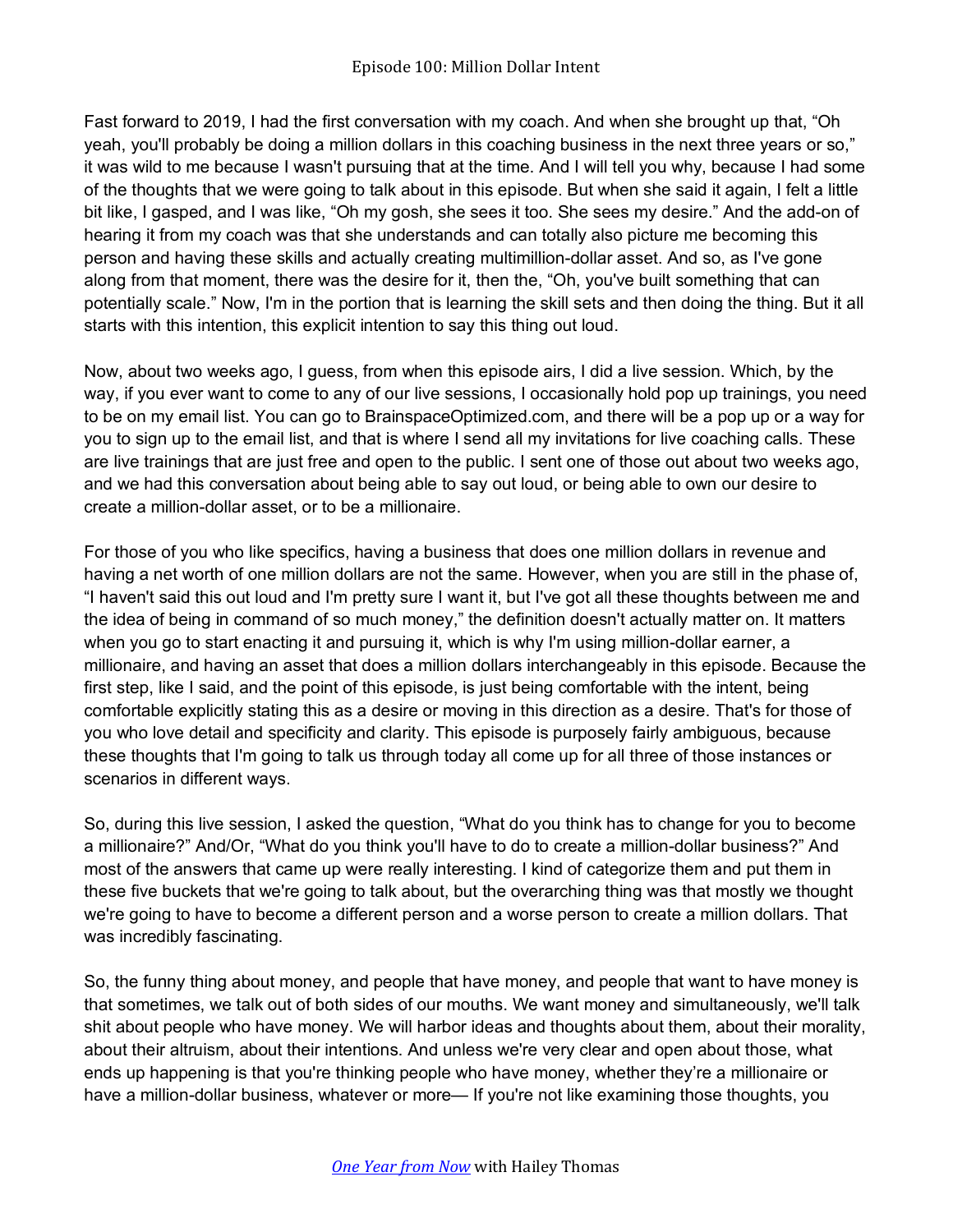could potentially be harboring thoughts that say, "Those people kind of suck, those people are greedy, those people are mean." And I'll break down the five different ways that came up during this training, but you cannot become something you despise. On purpose, I should say. You cannot, with intention, become something that you despise.

And so, what ends up happening is that you have these unexamined thoughts about millionaires, about a million dollars, about a million-dollar asset and the people that own them, and then your brain works very stealthily to keep you from becoming this person that you distain. Your brain says, "Having lots of money is greedy." So, it will come up with very discreet and stealthy ways for you to never really earn that much money because you don't want to be greedy. Or, you don't want to see yourself as greedy. And I keep mentioning this list, and I promise I will get into it, but I think this is important to say. If you think those people overwork and do too much and don't care about their families or quality relationships, and that's important to you, then you will not make more money because you are trying to keep yourself from becoming that person.

So, it's really important to examine our thoughts about what we think it takes to create a million dollars. I'm going to share this list, and it breaks down into two pieces. One is a thought error, which is just a thought that you have that is an error. It is not correct or complete. It is just repeated and so, the brain sees it as true. All of our thoughts are like that, by the way, all thoughts are optional. Thought is something that is fairly subjective and cannot be upheld in a court of law, meaning there are other scenarios in which something else might also be true. So, it's either a set of thought errors, like practicing thoughts that are not necessarily true, or a gap in skill. Neither one of these things are bad. But again, if you are a person who desires high impact and high profit in their lives, then we got to examine these things, we cannot just leave them unexamined. So, this breaks down into five categories, and I'm going to go through all five of them now and talk about either the gap of skill that is there that needs to be learned and/or the thought error.

The first one that came up was: I'm gonna have to be a harmful, shitty person to sell a million dollars' worth of anything. So, one of the folks that was on the call is a Copy Strategist, and the thought error that they were having was, "Well, for me to sell a lot of anything, I know how to sell in this way and it creates this type of money for me, but for me to sell a million dollars' worth of anything, I'm going to have to become a shady person, I'm gonna have to become a shitty person, right? And I'm going to have to be exploitative in my marketing, and I'm going to have to become a gross person." So, that right there is just a straight-up thought error. How do we know that's true? Or what are some alternative methods? Well, there are people that don't make very much money that are harmful and exploitative with their marketing. I say that because that means we can uncouple the million-dollar mark with exploitative and harmful behavior. Those two things are separate things. Other side of that coin is that there are people with million-dollar assets who don't sell that way. That in and of itself is just a thought error.

One of the things we talked about with this Copy Strategist was the idea that you don't magically become a different person. What's happening is your brain is having a thought error that you're going to have to because what it's missing. There's a skill gap that it's missing to be able to say, "Oh, I currently don't know what it takes to sell a million dollars' worth of anything." The brain doesn't know, so it's filling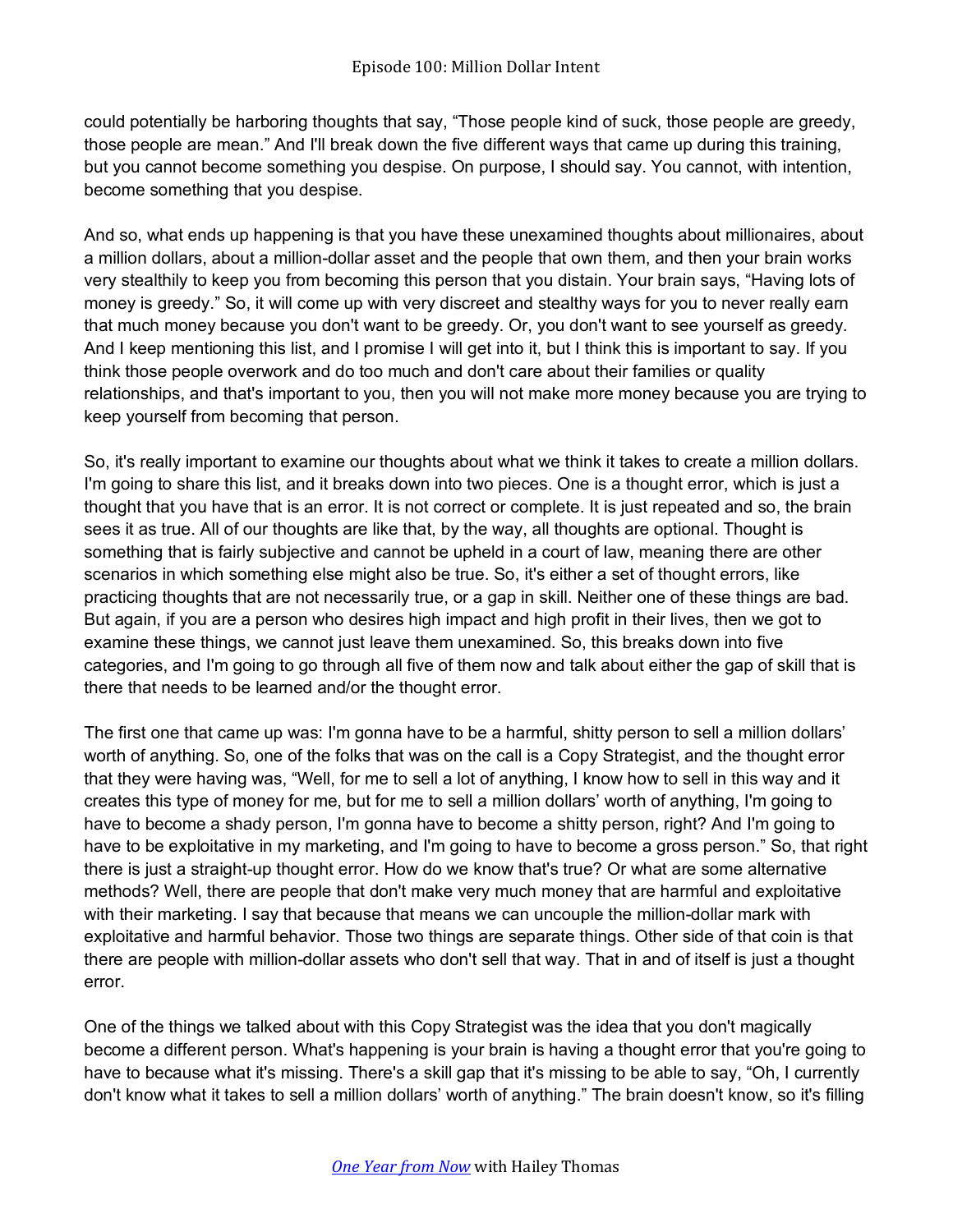in that gap with a thought error, which is you have to become a horrible, exploitative marketing person, and that's gross. And because you don't want to be gross, that's going to stop you from even having the intention of creating a million-dollar assets. You all see how that works, how those two things go together.

So, that was the first one: I'm gonna have to become a different, worse person to sell that much of any asset. You don't actually. Money doesn't change people. Money exposes people. Money amplifies people, and their personalities and traits. And that's a true question of inquiry and true quest of discovery. How do you sell at a high level in a way that converts highly and is compelling, without being harmful and exploitative in your marketing? That's a good question, a question to be solved, but certainly not an unsolvable challenge. I think the other thing that this person didn't say, but that I would also examine is: What business model is scalable to a million dollars? Because it may not be the model that they have now. So again, the brain, without being able to tell the future and know what needs to come next is like, "Oh, so what you're gonna have to do is this."

Number two: I'm going to have to do more stuff, and I'm already exhausted by it all. So, the thought error here is that more money means doing more stuff. And that's a pretty straight-up just thought error. We know that as we uncouple from charging dollars for hours and creating assets that are valuable without our direct working in the business all the time. We know that that's untrue. Sometimes, the brain forgets that, especially when we bring in the idea of making a million dollars, but we know that that isn't true. And we know that's also untrue because, like the first example, if making more money created exhaustion, than we shouldn't be tired now because we don't have a million dollars. So, we can uncouple exhaustion from making more money.

A couple things to add here: One, as you scale, what needs to scale is maturity of thought, which actually simplifies more and more and more of your business. You will actually do less as you scale your business, doing fewer things much, much, much better. The second part is that question: What is exhausting? So, the person that brought this up, her mother lives with them and they have some needs that they help her with, they're the main caretaker of their child, and they still work in a job and also run their business on the side. Part of what we talked about is being able to manage your energy, right? So, this goes into that maturity of thought, which is being able to manage your energy and your resources, your time and the expectations that others have on you, and things you've said yes to and your commitments at a much more mature level. If you're exhausted, it means you've overdrawn the account of your energy. So, this is separate from even this conversation about scaling.

What I told her was that this is more of a conversation about where you have overspent or overdrawn on your resources that are making you feel overwhelmed and exhausted right now, and what needs to be addressed. And that skill actually gets more and more powerful as you go on, because you don't get more time or more energy as you scale. You get more money that you can then use to pay for other people's time and energy, but you don't get more of it yourself. And so, how can you best manage your own resources? And by best manage your own resources, I mean have the conversations and reset expectations in your life. Personally decommit to some things. Organize yourself in a way that might be uncomfortable for you. You will have to reckon with people-pleasing, and reckon with disappointing people, and reckon with being the bad guy in some people's stories. But that is actually what frees you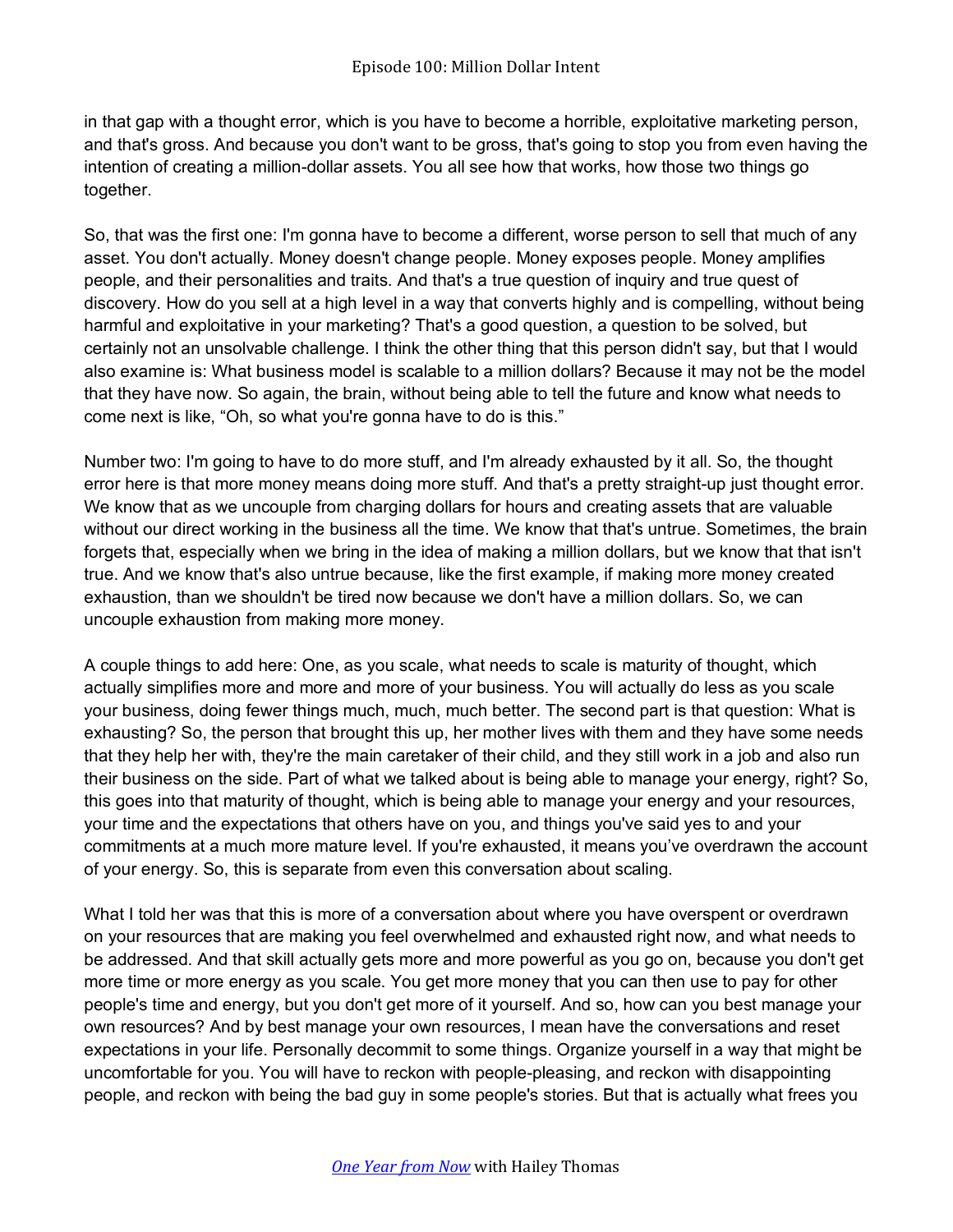from the exhaustion, which gives you the space and capacity to continue to mature and build up an asset.

Now, please hear that the two things that I am not saying are that if you just manage your mind, you won't ever be tired. That's a damn lie, for a multitude of reasons. Being a human sometimes is just exhausting, and there's nothing you can do about it. Just like being sad or grieving, it's just a part of the story. You cannot manage your mind or get coached to or through not feeling bad anymore. That's a part of the human experience. And I think physical fatigue, mental fatigue, that's a part of what we navigate as a human. But what I do want to say in this conversation is that we get to uncouple that from this idea of having large assets, because I'd never want anyone to think like, "Well, I'm tired now. So, I can't have and I can't do more." More doesn't require more of you, it actually requires more maturity. That's what is required. That's my caveat for this line item of, "Well, I'm going to have to do more stuff, and I'm already exhausted, so I can't, I'm out of the running." And that's just not true. So, the skill there is like, like I said, resource management and that's a thought error.

Number three: I'm going to have to build a shitty product that I don't care about to scale. So, this came up a couple of times and I think this goes back to being harmful and exploitative. Like, we don't want to put garbage out there, but there's some times you might have a thought that, "But I'm going to have to put something out there that I don't like and that's not good to be able to scale it." It's just a thought error. Simply, truly, all that it is. First of all, how do we know that's true? Because there are loads of businesses that don't have digital products as their main service offering and are multimillion-dollar companies. We are in the online world and I think that's helpful, but I also always want to point people back to like, humans have been doing commerce for a long, long time. There are multimillion dollar plumbing companies in your town. Like, probably small plumbing companies, and lawn companies, and I don't even know what else— Restaurants? And with all these things like, you don't have to scale up digital product, you don't have to scale a low-quality product, you don't have to build anything that you don't like. I would actually argue that you would not make a million dollars building something that you don't at least like, right? You don't have to love it because again, we're building assets. So, you don't necessarily even have to be the main customer for this asset. I would argue that the more efficient you become at the thing that you're doing— let's say it's UX design, let's say it's accounting— you actually become less and less of your main customer. You wouldn't hire someone to do your accounting when you're good at accounting. So, you don't have to like, be in love with it and be like, a main user of it all the time. But you have to at least care about it enough to stay with it. So, you can't actually— and again I don't want to say can't as a full general across the land ruling, because I'm guarantee some people do, but mostly I don't think that's true.

Also, I mostly don't think people build digital products. I don't think courses are the end-all, be-all of scaling. I don't know actually. I do know all the internet hype that's like, "Just build a course, just put out a course." Courses are hard you guys. It's not just throwing some information on the internet. You actually have to think about how people learn and how they retain information and be able to like, test them on it and make sure they get results. You have to be able to get somebody results with their digital course for them to be successful and for you to get testimonials, repeat customers, and people to tell other people about their success in order to scale that to a million. Again, that's just a huge thought error. The skill that's missing here, or I guess the inquiry or the question that's missing here is, "What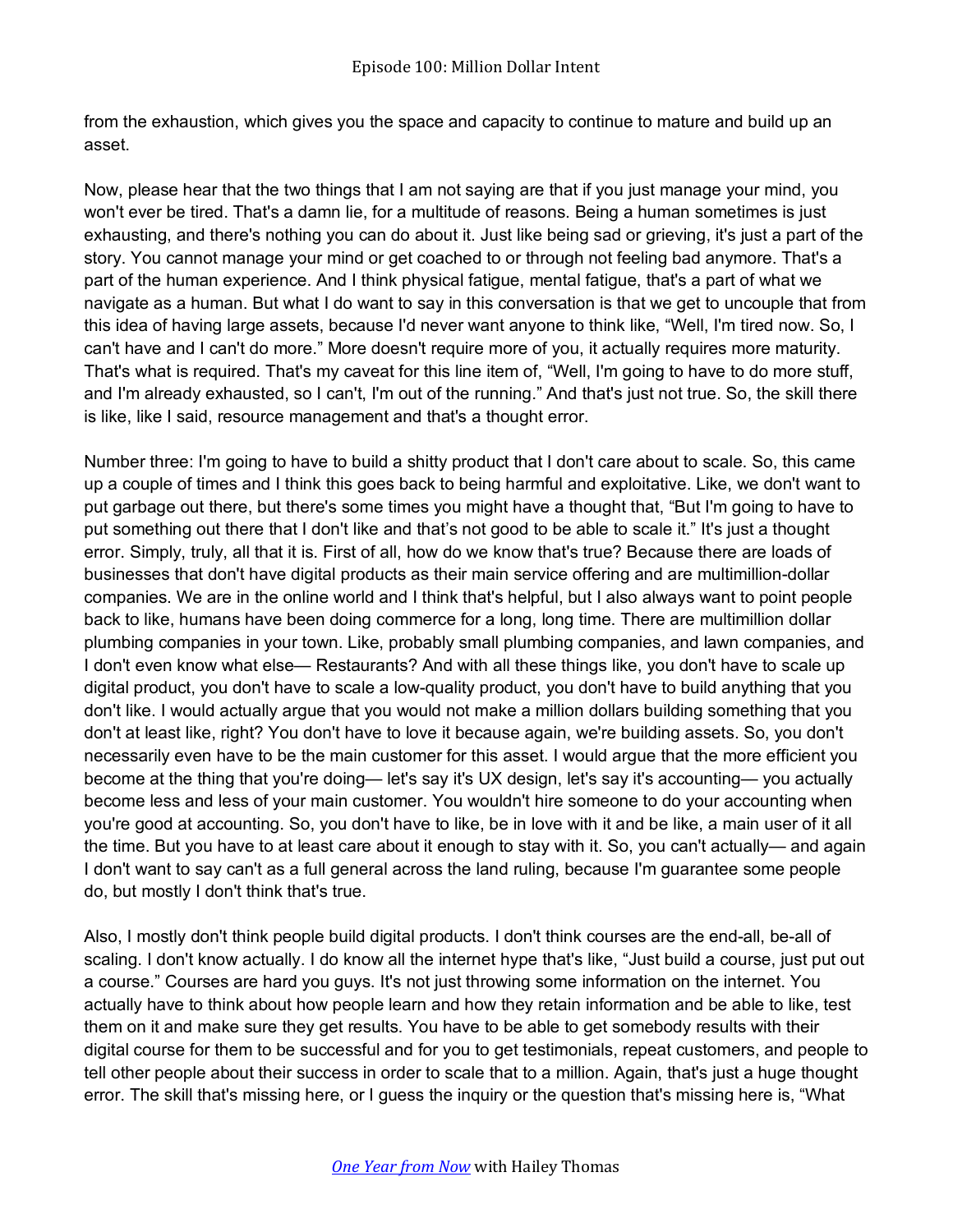would you want to build, and what shape does it need to take for you to simply scale it to a million?" That's the question. That's the thing that you don't know yet. And that's okay. All the things I mentioned, you now have a skill gap, or a gap of knowledge, or understanding, and that's okay. You don't actually have to have those at this moment when you are setting your intention, we just want to remove everything that's keeping you from being able to explicitly state your intention.

All right, number four: I'm going to have to learn a bunch of stuff I don't already know. I have to become smarter, or a different person all together, to do this. Again, a thought error. Like, if you think about when you made your first \$50,000, and then your first \$100,000, and then your first \$200,000, if you're trending that way, you are not a different person. You did not become smarter, or more knowledgeable before you took that next step in your business. What happened was, you were taking steps and you learned, you became wiser by learning and by doing. So, you do end up learning, but you didn't like, go and get an MBA and then come back to do business. There is a bunch of stuff you don't know, and that does not preclude you from building a million-dollar asset. It doesn't not at all. There's just a skill gap, or I guess more of a wisdom gap, that you can only fill by doing it.

Number five: I'm going to have to have employees, and I might harm them because of the unequal power dynamics between employers and employees. Again, surprise, it's like everything else— it's a thought error. What happens is, many of us have come out of being employees who were in probably not great situations with a manager or a boss. So, you learned how you don't want to do it, but you didn't fill up on what you do want. And so, then there's a knowledge gap there. That what is was what must be what it always is. Many of us left the w2 environment because of this power dynamic, because of the way we think about hierarchy and business. We left because of that. And so, we think that that's the way that you have employees and you do business, and because you aren't a jerk and want to continue to not be a jerk, we really pull back from this thought that there might be another way to do this, right? That the way that we experienced that might have pushed us out of corporate or our jobs is not the only way. And that's just a knowledge gap. Contrary to popular belief, there are plenty of employees and employers that work really well together. And that just comes from experience and learning, and that's typically again, at this stage of intent, not something you actually have to solve for today. You just have to believe that it's possible to not be a terrible person.

The person that brought this piece up was talking about how they never want to get too big because then they'll need employees and the employees will have to deal with this unfair part of them, and they never want to do harm. Here's the thing about doing harm. By existing in this world, we are doing harm. Carbon footprint, things we have said to hurt people on purpose things, we have said to hurt people on accident, the land we live on not being ours. Like, our existence has harm baked in. And that's not like, a free pass to be a jerk, however, the real question here is, "How do I want to respond when I do it on accident, and what ways do I want to be aware of the power dynamic I have between myself and people that rely on me for income? And how do I want to think about my employees and build a system of communication with them that allows them to maintain their sovereignty over the decisions they make?" Because hello, please remember we are working with grownups adults, who get to make their own choices about where they work and where they don't, and help us maintain our sovereignty as well.